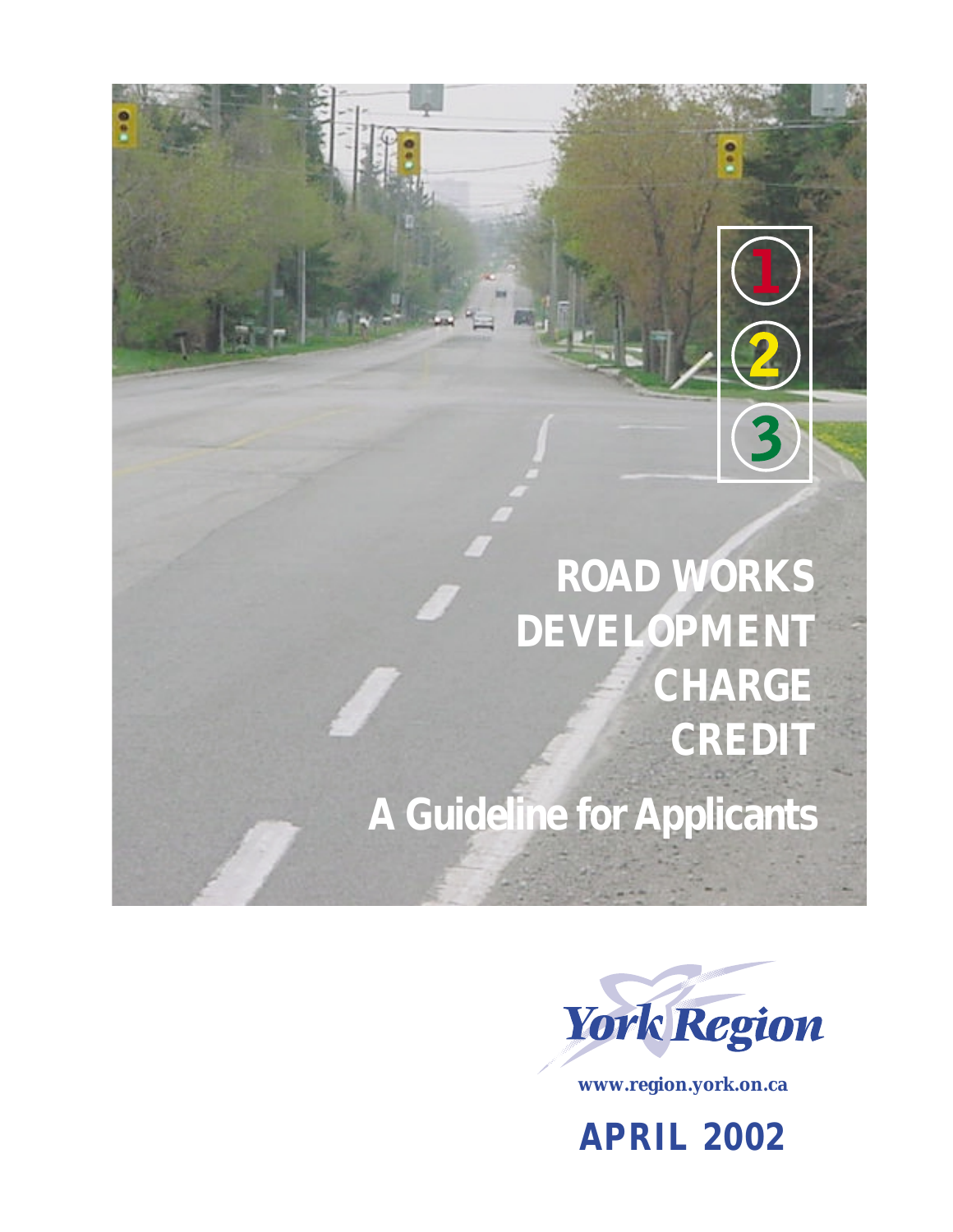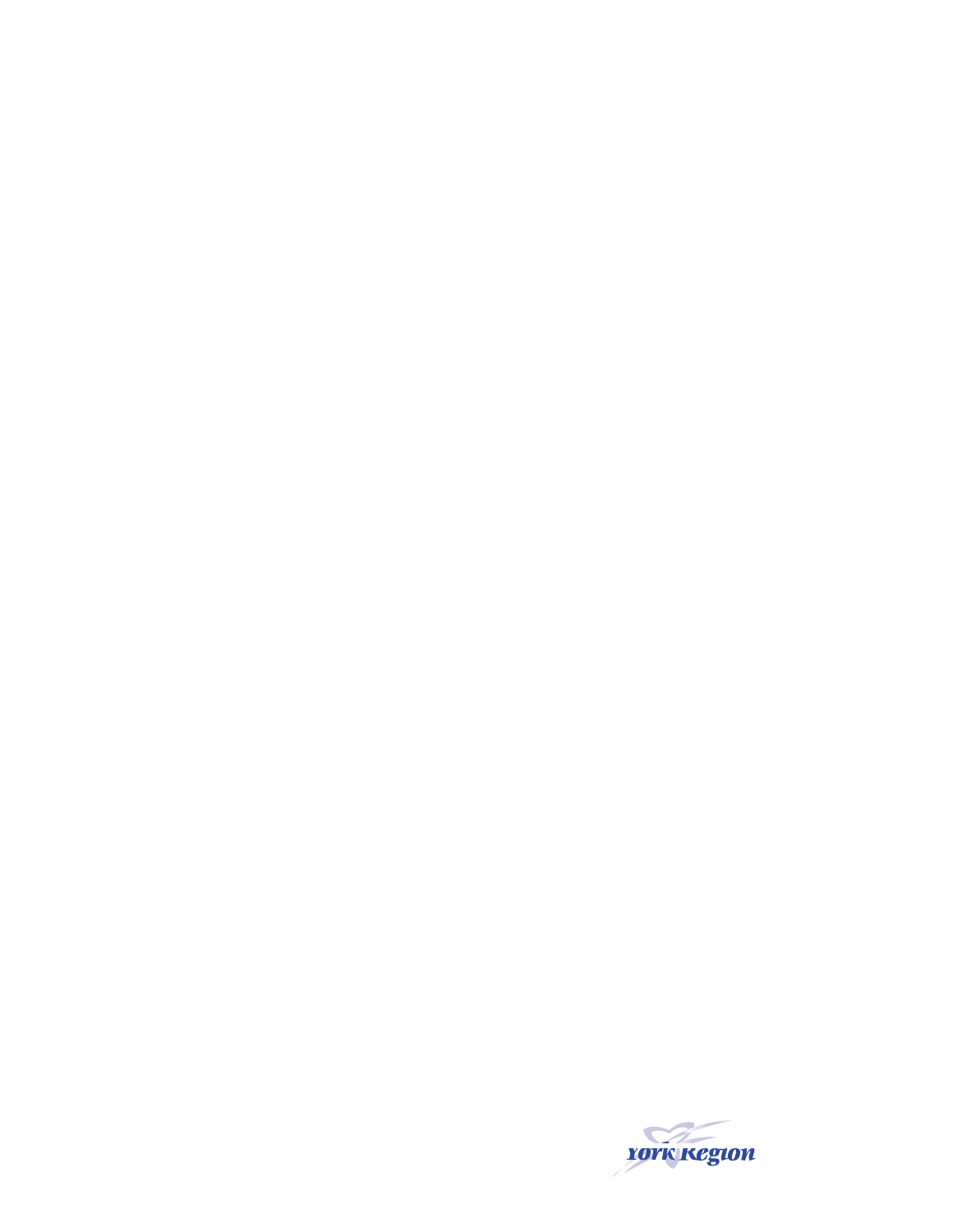## **TABLE OF CONTENTS**

| 1.0 |                                           | <b>Introduction</b>            |                          |  |
|-----|-------------------------------------------|--------------------------------|--------------------------|--|
| 2.0 | <b>Request Process</b>                    |                                |                          |  |
|     | 2.1                                       | Overview                       | 3                        |  |
|     | 2.2                                       | <b>Submission Requirements</b> | 3                        |  |
| 3.0 | <b>Eligibility</b>                        |                                |                          |  |
|     | 3.1                                       | Overview                       | $\overline{5}$           |  |
|     | 3.2                                       | Programmed Road Works          | $\overline{5}$           |  |
|     | 3.3                                       | Non-programmed Road Works      | $\boldsymbol{6}$         |  |
|     | 3.4                                       | <b>Storm Sewers</b>            | $\boldsymbol{6}$         |  |
|     | 3.5                                       | Electrical                     | $\boldsymbol{6}$         |  |
|     | 3.6                                       | <b>Pavement Markings</b>       | $\boldsymbol{6}$         |  |
|     | 3.7                                       | <b>Unit Costs</b>              | $\overline{7}$           |  |
|     | 3.8                                       | Changes/Addenda                | $\overline{\mathcal{U}}$ |  |
|     | 3.9                                       | <b>Engineering Fees</b>        | $\overline{7}$           |  |
|     | 3.10                                      | Goods and Services Tax         | $\overline{7}$           |  |
| 4.0 | <b>Development Charge Credit Recovery</b> |                                |                          |  |
|     | 4.1                                       | Approval of Credit             | 8                        |  |
|     | 4.2                                       | Recovery of Costs              | 8                        |  |

## **Appendices**

- A Regional Municipality of York Development Charge Credit Policy
- B Sample Request Letter
- C Sample End-Area Volume Calculations
- D Sample Quantity and Cost Summary
- E 2001 Development Charge Credit Average Unit Costs
- F Typical Rural Section/Urban Section Plan View
- G Sample Submission for Electrical
- H Sample Submission for Pavement Markings
- I Development Charge Credit Process Flow Chart

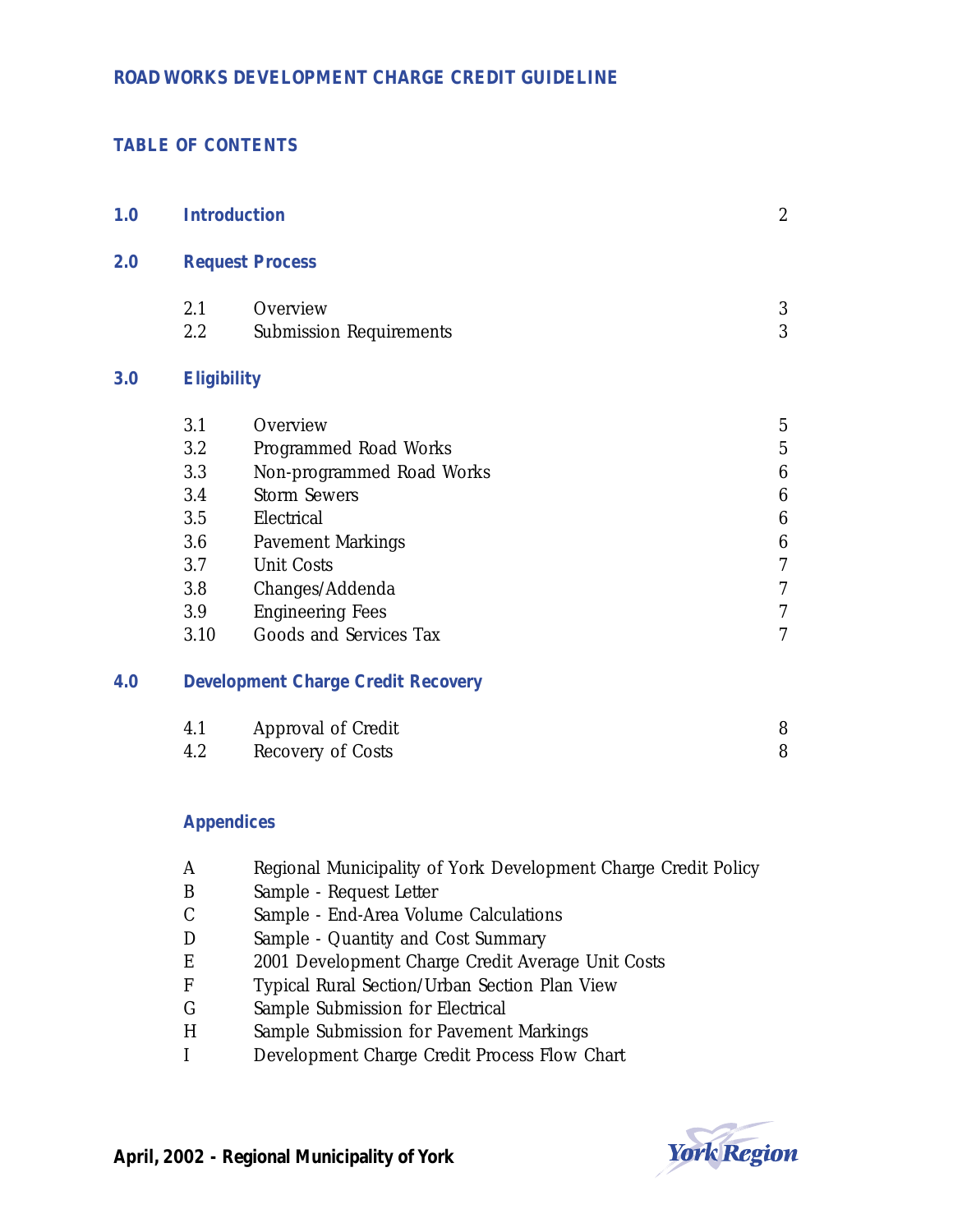## **1.0 Introduction**

The Development Charge (DC) Credit Guideline 2002 has been prepared in accordance with the Regional Development Charge Credit policy adopted by Regional Council in May 1996, as amended June 1998 (Appendix A). The authority to provide a development charge credit is established pursuant to the Regional Development Charge By-law and the Development Charges Act, 1997. The purpose of the DC Credit Guideline is to describe the York Region road works development charge credit review process for potential applicants.

The Road Works Development Charge Credit Guideline has been developed by the Regional Municipality of York to achieve the goals of high quality customer service and an efficient, simplified process.



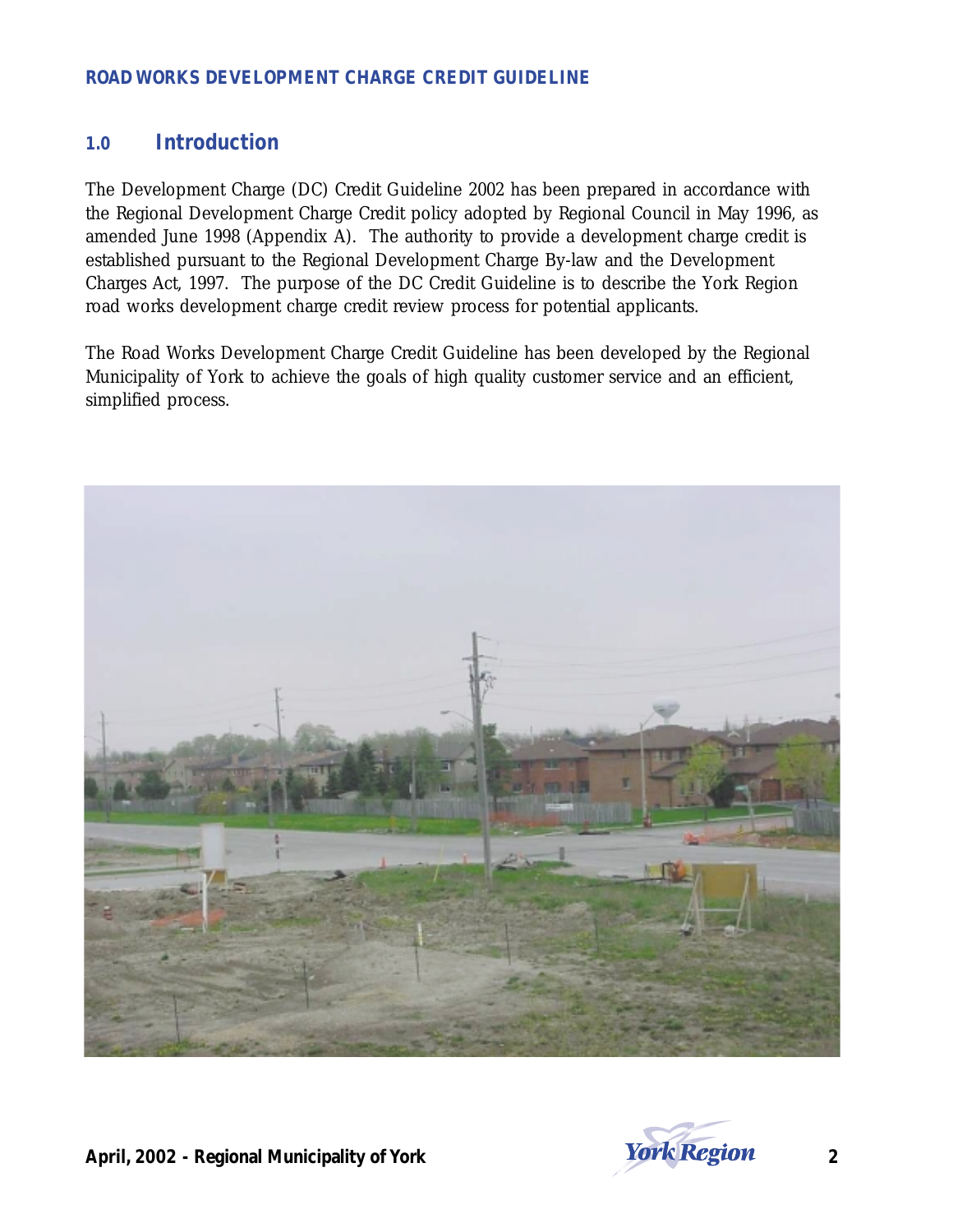## **2.0 Request Process**

#### 2.1 **Overview**

Regional policy permits financial credit to be given towards a development charge in exchange for work related to a service for which a development charge is imposed under the Regional Municipality of York Development Charge By-law. Regional Council permits such a credit subject to approval.

## 2.2 **Submission Requirements**

An applicant forwards the Road Works Development Charge Credit submission package to the Transportation and Works Department at the final engineering submission stage or once there is agreement on the conditions required for initial development approval by York Region.

There are no retroactive development charge credit provisions for works constructed by an applicant without Regional Council approval.

A complete submission package includes:

### 2.2.1 **Request Letter**

An applicant is required to submit a written request to the Transportation and Works Department requesting consideration of a road works development charge credit. A copy of this letter should be forwarded to the Finance Department. *(Appendix B)*

#### 2.2.2 **Calculations**

Detailed and clear calculations for all earthwork and road works quantities are required in a spreadsheet format. The Regional Municipality of York requires that calculations be in Microsoft Excel compatible format. *(Appendix C)*

## 2.2.3 **Quantity and Cost Summary**

A summary of standard items that are eligible for credit using the Region's Development Charge Credit Average Unit Costs chart will be provided. *(Appendices D and E)*

## 2.2.4 **New Construction Drawings**

Detailed plans must be provided that show new construction, as well as relocations and removals. These drawings must bear the stamp of a Professional Engineer. *(Appendix F)* 

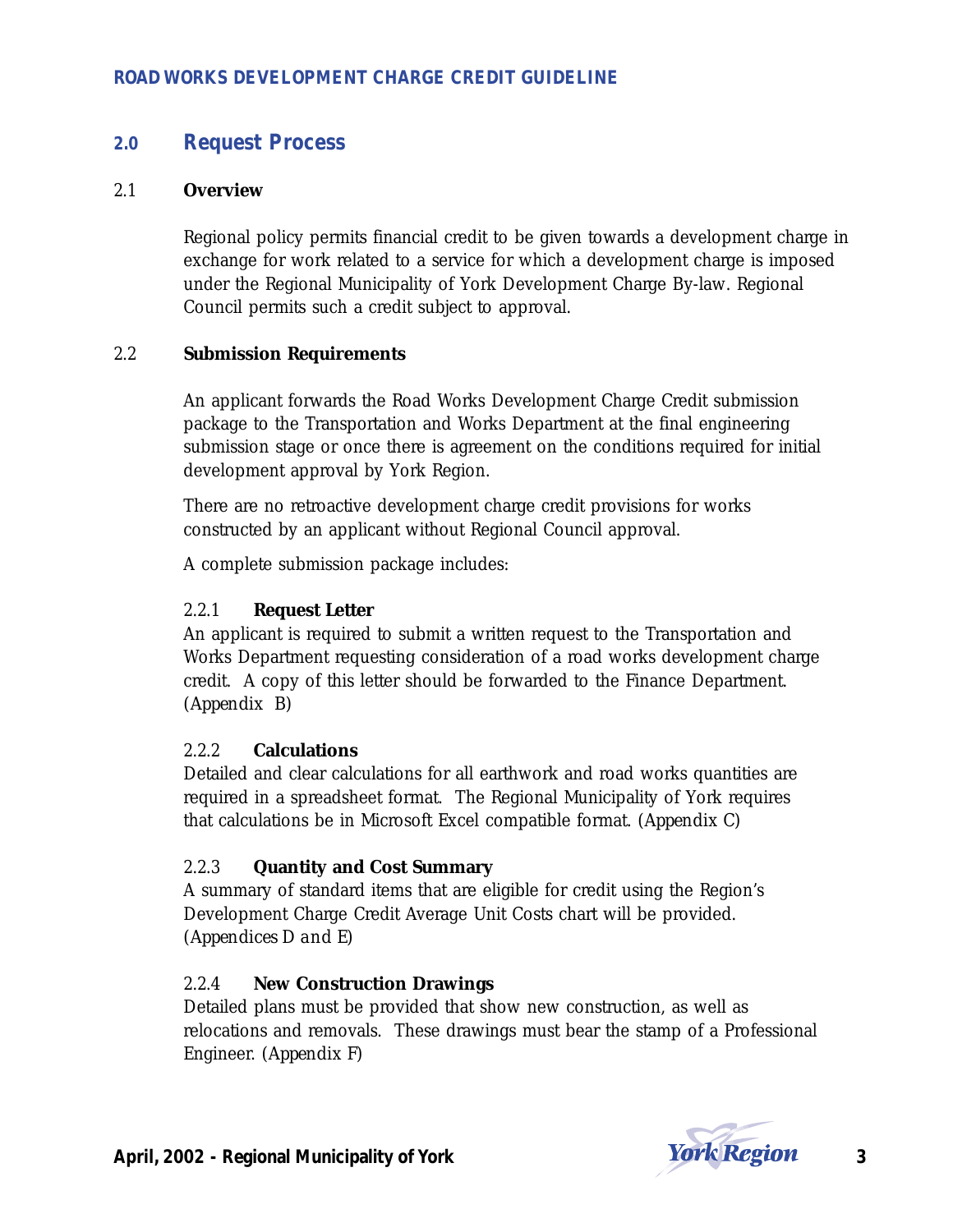## 2.2.5 **Electrical Drawings**

Detailed plans must show permanent traffic control signals and illumination. *(Appendix G)*

## 2.2.6 **Pavement Marking Drawings**

Detailed plans must show new pavement markings and symbols. *(Appendix H)*

## 2.2.7 **Cross-sections**

A complete set of cross-sections at a minimum of 20 metre stations will be provided. If the earthwork is significant, cross-sections may be required at 10 metre stations. Areas of the materials used shall be shown on each individual cross-section.



Staff members of the Regional Municipality of York will work with applicants to refine their submission when reasonable. Submissions not meeting Regional format requirements will be returned for resubmission. The DC credit submission can be provided to the Region in electronic format. When doing so, drawings must be provided in AutoCad 2002.

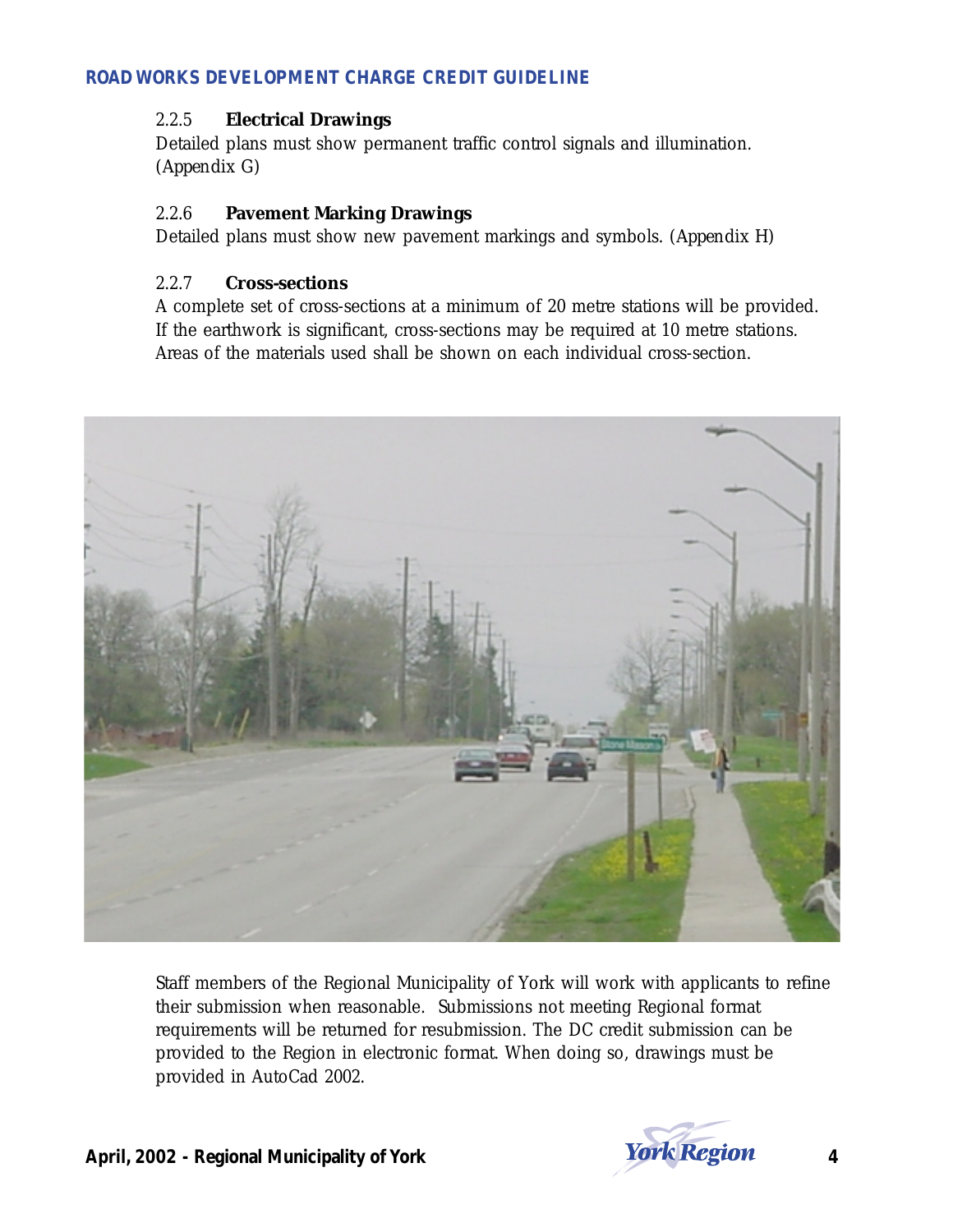# **3.0 Qualifications and Eligibility**

#### 3.1 **Overview**

The Regional Municipality of York will evaluate submissions to determine if capital works are eligible for a road works development charge credit. Each submission will be reviewed to confirm the accuracy of quantities, calculations and cross-sections, and to ensure the eligibility of each item. Staff of the Transportation and Works Department will inspect the works to ensure completion to York Region standards.

Development charge credits will be considered for:

- i. the construction of intersection improvements
- ii. complete road section construction
- iii. utility relocations (Regional share of the costs)
- iv. improvements to the water and/or wastewater system within Regional rights-of-way
- v. engineering costs

Development charge credits will not be considered for:

- i. purchase cost of land
- ii. general project management, co-ordination or administration
- iii. construction contingencies
- iv. road improvements required for the exclusive use of a private entrance including new signals or signal alterations, turning lanes, etc.

#### 3.2 **Programmed Road Work**

Major capital infrastructure forecasts are set out in Master Plans that relate to the anticipated servicing needs of our mature communities. These plans are approved in principle by Regional Council and are updated annually. An updated Transportation Master Plan will be considered by Regional Council in 2002.

Road works included in the Master Plan and in the shorter-term document, the 10 Year Capital Plan are outlined in the Regional Development Charge By-law. Only those works described in the Development Charge By-law are eligible for development charge credit consideration.

When work is performed on a road that is described in the 10 Year Capital Plan, credit will only be considered for work that is in its ultimate location and deemed salvageable at the time of the next programmed up-grade or reconstruction. Items such as surface asphalt, pavement markings, shoulder work and earthworks involving ditch relocation will not be eligible for credit because they will be removed or are not a benefit to York Region at the next planned improvement or reconstruction.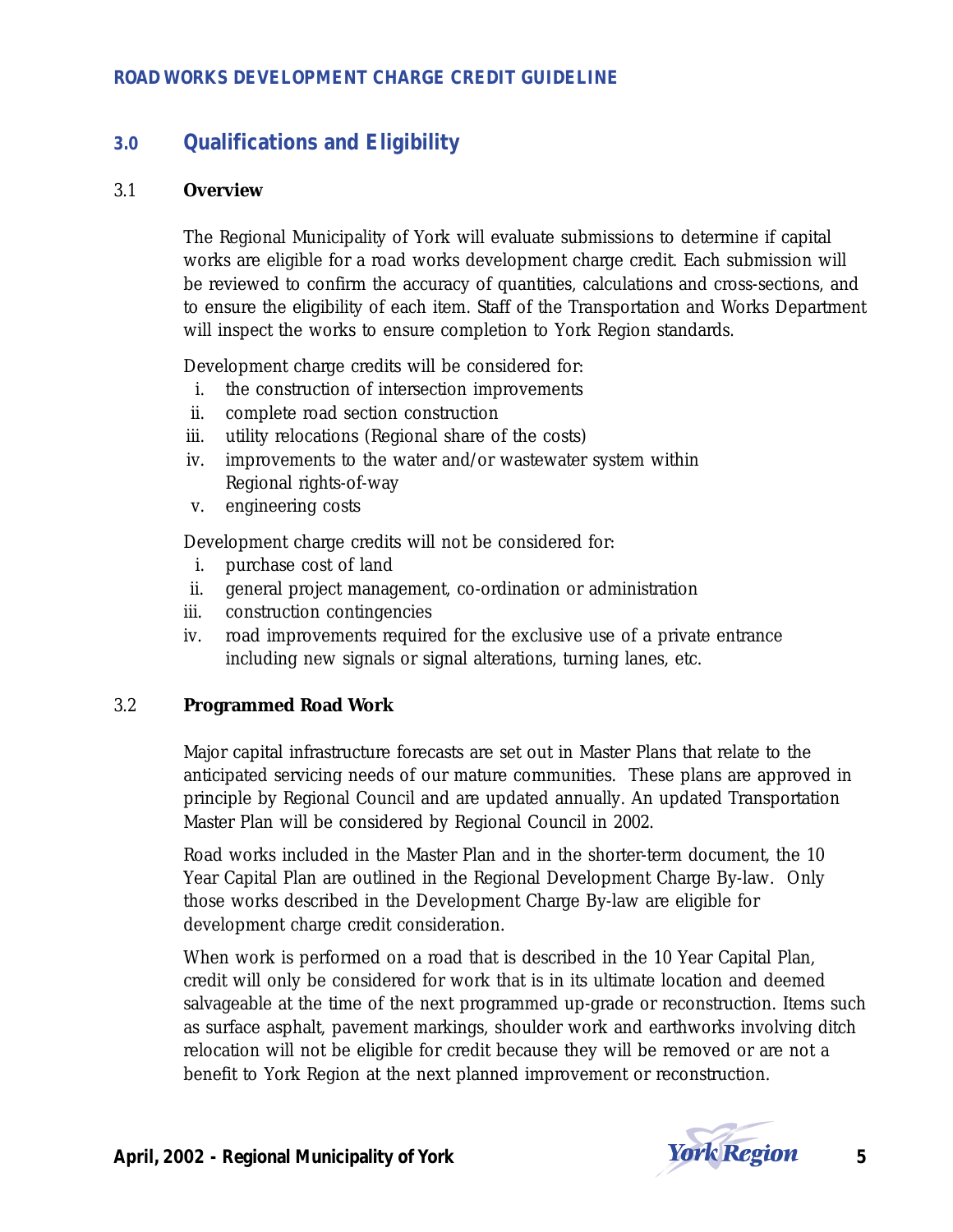#### 3.3 **Non-programmed Road Work**

For sections of road where work is not programmed in the York Region 10 Year Capital Plan, but is included in the Development Charge By-law, the value of work immediately beneficial for the function of a section of road or intersection, would be considered to be eligible for credit.

Improvements such as surface asphalt, pavement markings, shoulder work and illumination will be given credit only if considered by the York Region to be beneficial to the function and safety of the area of work.

#### 3.4 **Storm Sewers**

Storm sewer construction to accommodate flows that is exclusively in the Region of York right-of-way (ROW) shall be 100% eligible for credit if sized properly and in its ultimate location. Storm sewer construction located in the York Region right-of-way that accommodates flows from drainage areas external to the ROW may be eligible for credit if sewers are up-sized to handle all future flows and in their ultimate location. However, to be eligible for credit the value of the storm sewer work will be determined on a proportionate basis using a ratio of external to right-of-way flows.

#### 3.5 **Electrical**

Underground systems for future traffic control signals and illumination will be eligible for credit if the underground plant and above-ground furniture are in their ultimate location. The value of those electrical items that may not be in their ultimate location but are deemed salvageable and can be relocated at the time of the next planned up-grade may also be eligible for credit. Temporary traffic systems and illumination will not be eligible for credit.

## 3.6 **Pavement Markings**

Permanent pavement markings that include paint, durable, durable inlaid and symbols are eligible for credit if placed in the ultimate location. It should be noted that no credit will be considered if the next programmed up-grade for the section of road to which the pavement markings are being installed is in the 10 Year Capital Plan and has been identified that the pavement markings will not be salvageable due to widening or alterations to the surface asphalt.

If the road section is not intended for up-grade in the 10 Year Capital Plan but is included in the Development Charge By-law, all pavement markings that benefit the function and operation of that section of road will be considered for credit.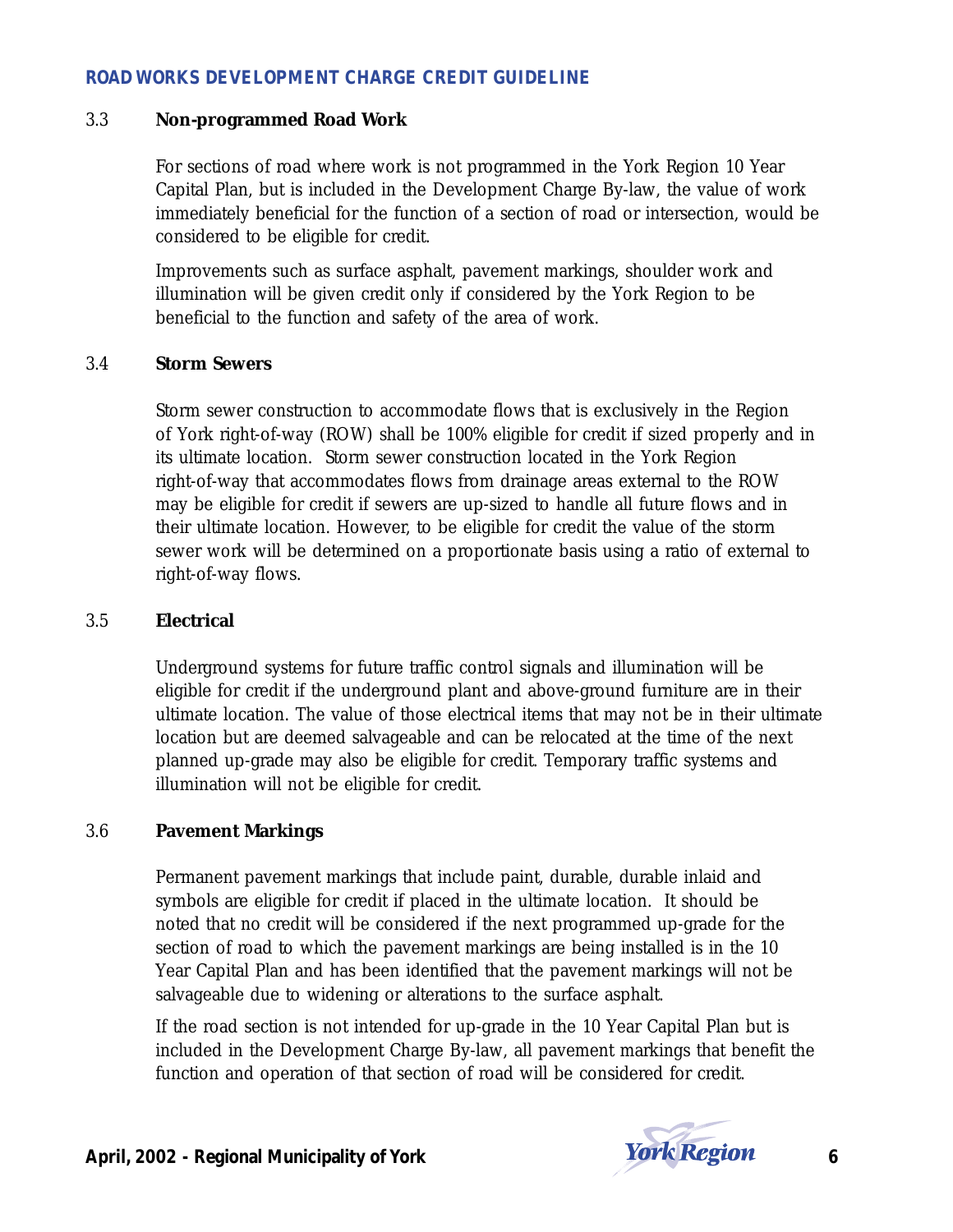#### 3.7 **Unit Costs**

The review process is standardized wherever possible, and applicants can be assured all submissions are reviewed in a consistent and comprehensive manner.

Average unit prices will be determined by the lowest three (3) bidders from the previous years intersection improvement contracts of the same scale. These unit costs will be available on the York Region website (www.region.york.on.ca) and will be updated annually.

York Region recognizes an applicant may suggest that individual items or costs be considered for credit. It is the responsibility of the applicant to demonstrate benefit to York Region and the application must be supported by documents that establish clear and compelling evidence of the amount that should be considered for credit.

## 3.8 **Changes/Addenda**

In the event that a change or an addendum to the submission is needed during construction, it is the responsibility of the applicant to demonstrate with as-built drawings the actual location, extent and justification of any change that may warrant the credit amount to exceed what was agreed to. If the applicant does not notify York Region of changes to the scope of work, the applicant will assume the risk of a credit reduction or refusal.

In the event where a change or addendum would increase the amount eligible for credit, Regional Council approval is required.

## 3.9 **Engineering Fees**

York Region will allow a 10% Engineering Fee to be applied to the total eligible amount. The 10% Engineering Fee will not be applied to the York Region portion of any utility fees.

#### 3.10 **Goods and Services Tax**

The Regional Municipality of York will allow the applicant to apply for 3% Goods and Services Tax on the total eligible amount.



**April, 2002 - Regional Municipality of York**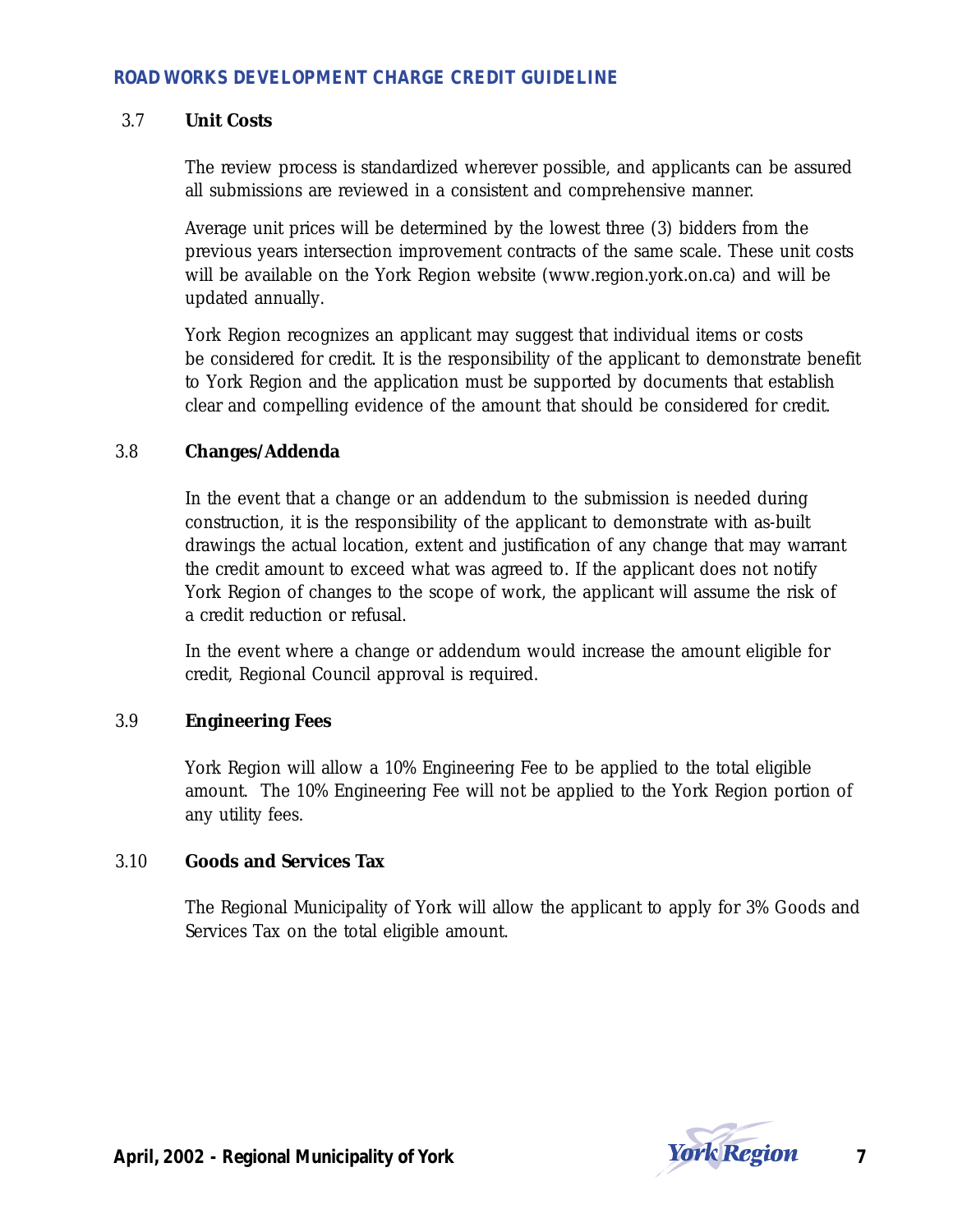## **4.0 Development Charge Credit Recovery**

#### 4.1 **Approval for Credit**

Once the eligible development charge credit amount has been determined, the Transportation and Works Department will notify the Finance Department. Where the works are being constructed in advance of the Regional capital program, the applicant may be required to make a contribution toward the non-growth component of the capital costs. The non-growth related costs will be discounted if the eligible capital works are included in the 10 Year Capital Plan and are advanced to the current budget year. If the eligible capital works are not included in the 10 Year Capital Plan, the applicant will be required to make a non-recoverable contribution for the full value of the non-growth costs.

The Finance Department will notify the applicant of the eligible credit amount and report to Regional Council to seek approval of the credit. Regional Council must approve the DC credit amount before it can be applied to an application and prior to the undertaking of the works. Any construction of the subject works prior to Regional Council approval is at the risk of the applicant.

#### 4.2 **Recovery of Costs**

With Regional Council approval and subject to completion of the capital works to the satisfaction of the Commissioner of Transportation and Works, the eligible development credit will be processed as follows:

a) the growth component of the development charge credit will be applied against future development charges otherwise payable at subdivision registration; and,

b) the non-growth component of the development charge credit (if applicable) will be reimbursed directly to the applicant.

A cost-recovery fee equivalent to 1.0% of the value of the capital works (minimum \$1,000), to a maximum of \$10,000 will be applied to each credit request. This fee will be deducted from the amount reimbursed to the applicant.